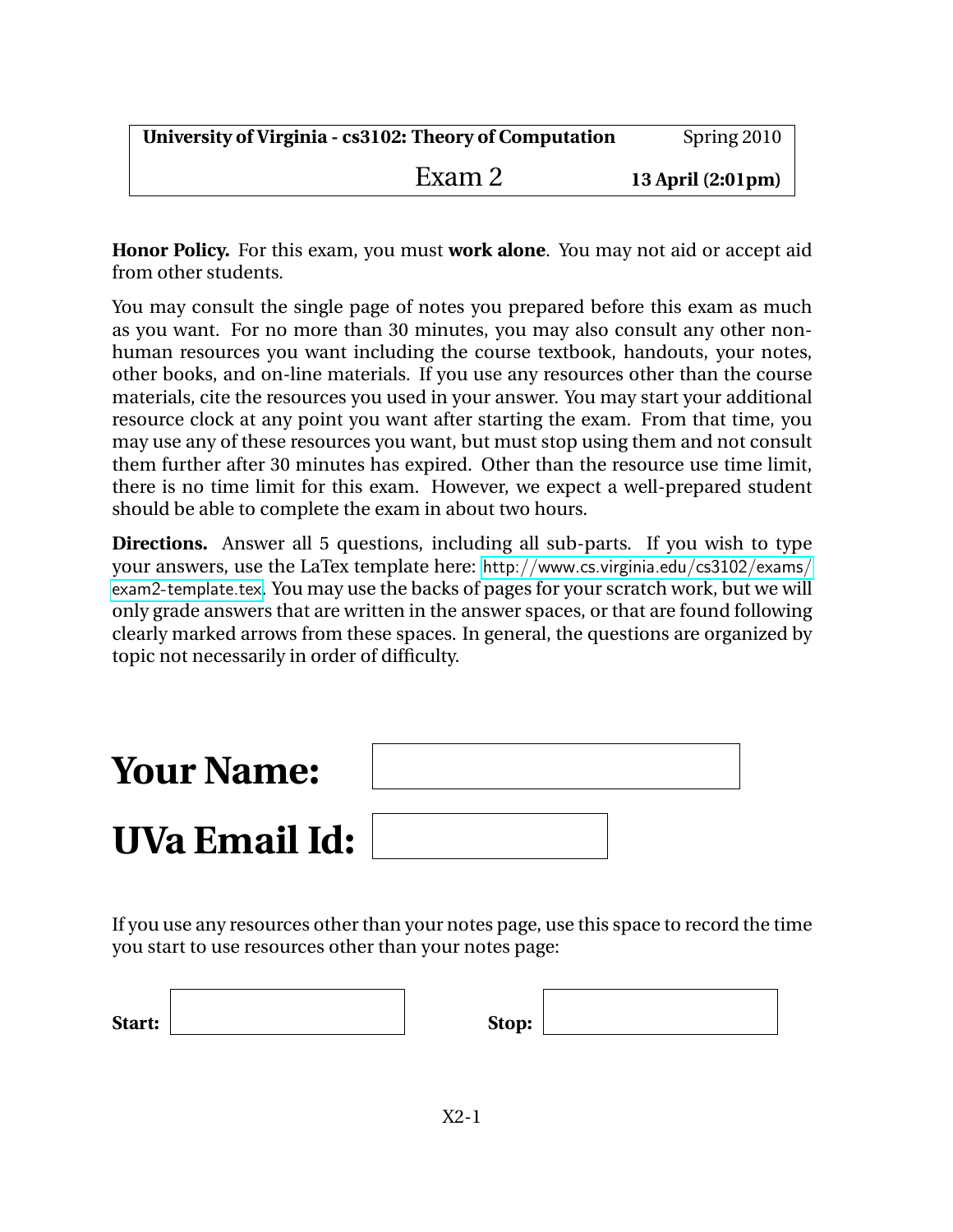## **Problem 1: Language Classification.**

Classify each of the following languages as: (R) Regular, (CF) Context-Free, but not regular, (TD) Turing-Decidable, but not context-free, (TR) Turing-Recognizable, but not Turing-decidable, or (None) None of the above.

For full credit, your answer should include a brief argument supporting your answer (but a detailed proof is not needed).

a. (5) The set of strings generated by the replacement grammar (*S* is the start variable):

 $S \rightarrow AS \mid SB$  $A \rightarrow 0 | S$  $B \rightarrow 1 | S$ 

b. (5)  $R_{TM} = \{ \langle M, w \rangle \mid M \text{ is a description of a TM and } w \text{ is not accepted by } M \}$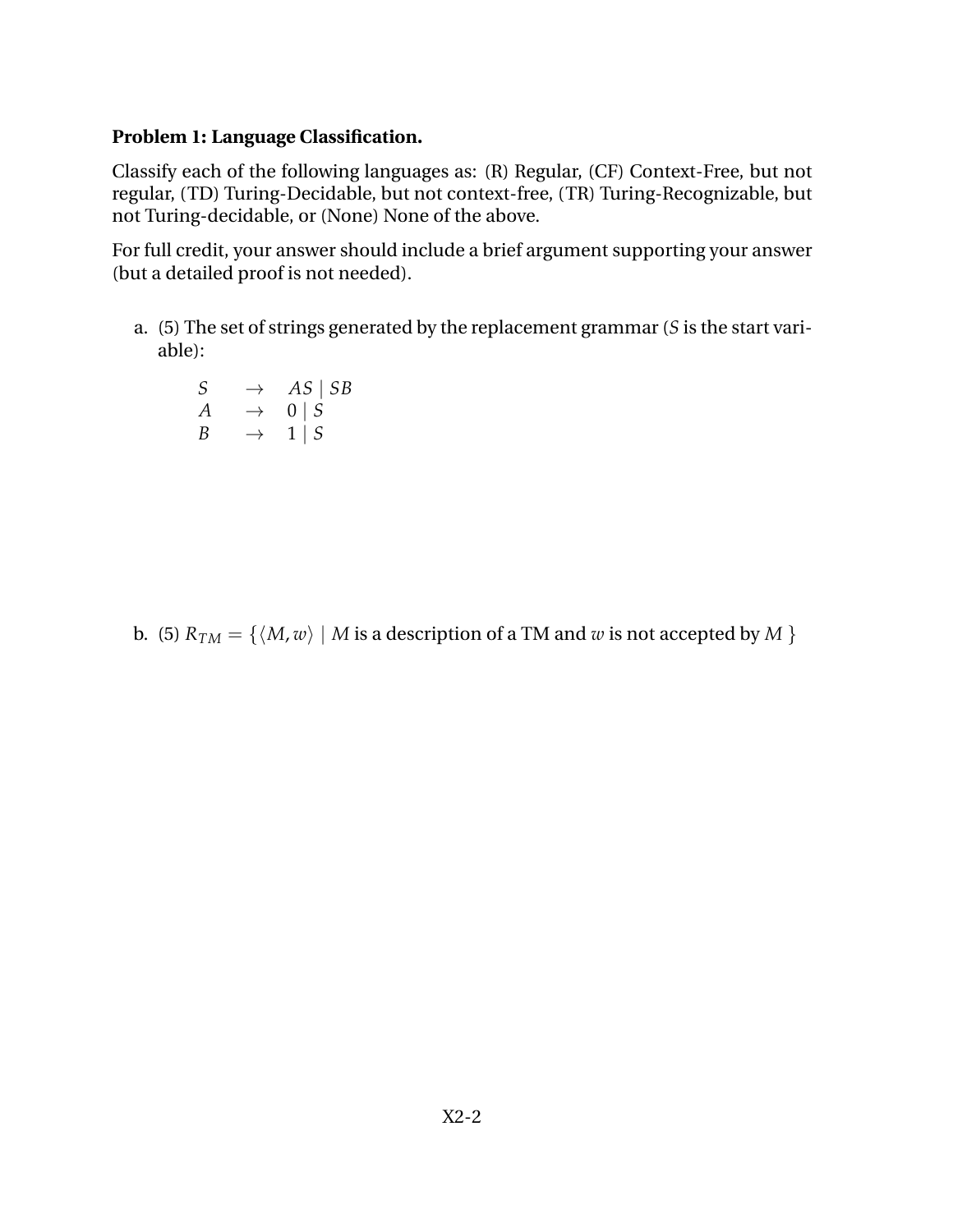c. (5) *POWER* = { $1^x * * 1^y = 1^z | x, y, z \in \mathcal{N}, z = x^y$ }

d. (5) *UVA-WINS* =  $\{y \mid y \text{ is a four-digit string representing a year between 2000$ and 2999 and UVa wins an NCAA soccer championship (Men's or Women's) in that year }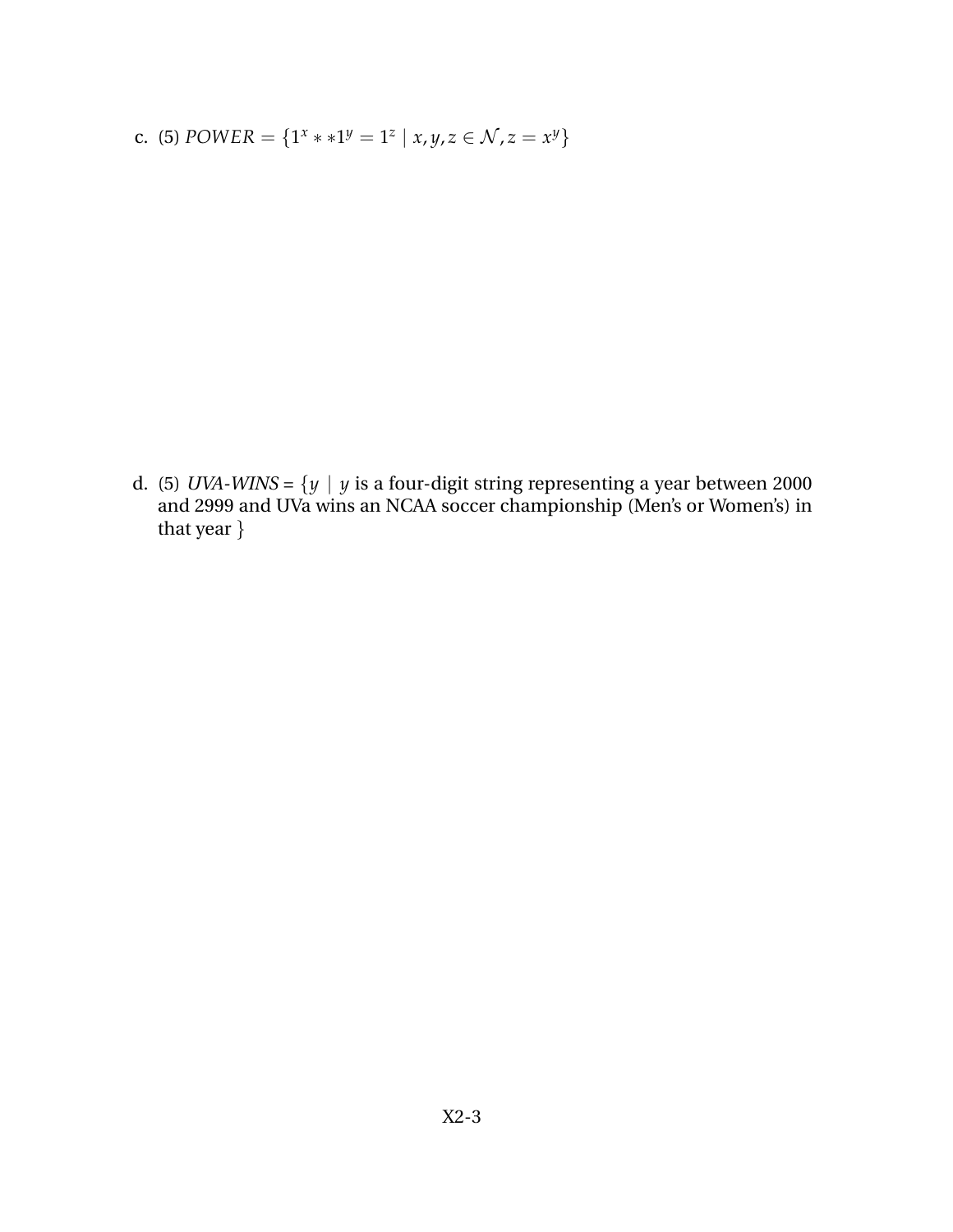**Problem 2: Decidability.** For each subpart, answer whether or not the language is Turing-decidable. A full credit answer must include a convincing argument supporting your answer.

a. (10) *REPEATS-STATE*<sub>*TM*</sub> = { $\langle M, w \rangle$ |*M* is a description of a TM and *M* enters some FSM state more than once in processing input *w*. }

b. (10) *REPEATS-START*<sub>*TM*</sub> = { $\langle M, w \rangle$ |*M* is a description of a TM and *M* will enter *q*<sup>0</sup> more than once in processing input *w*. }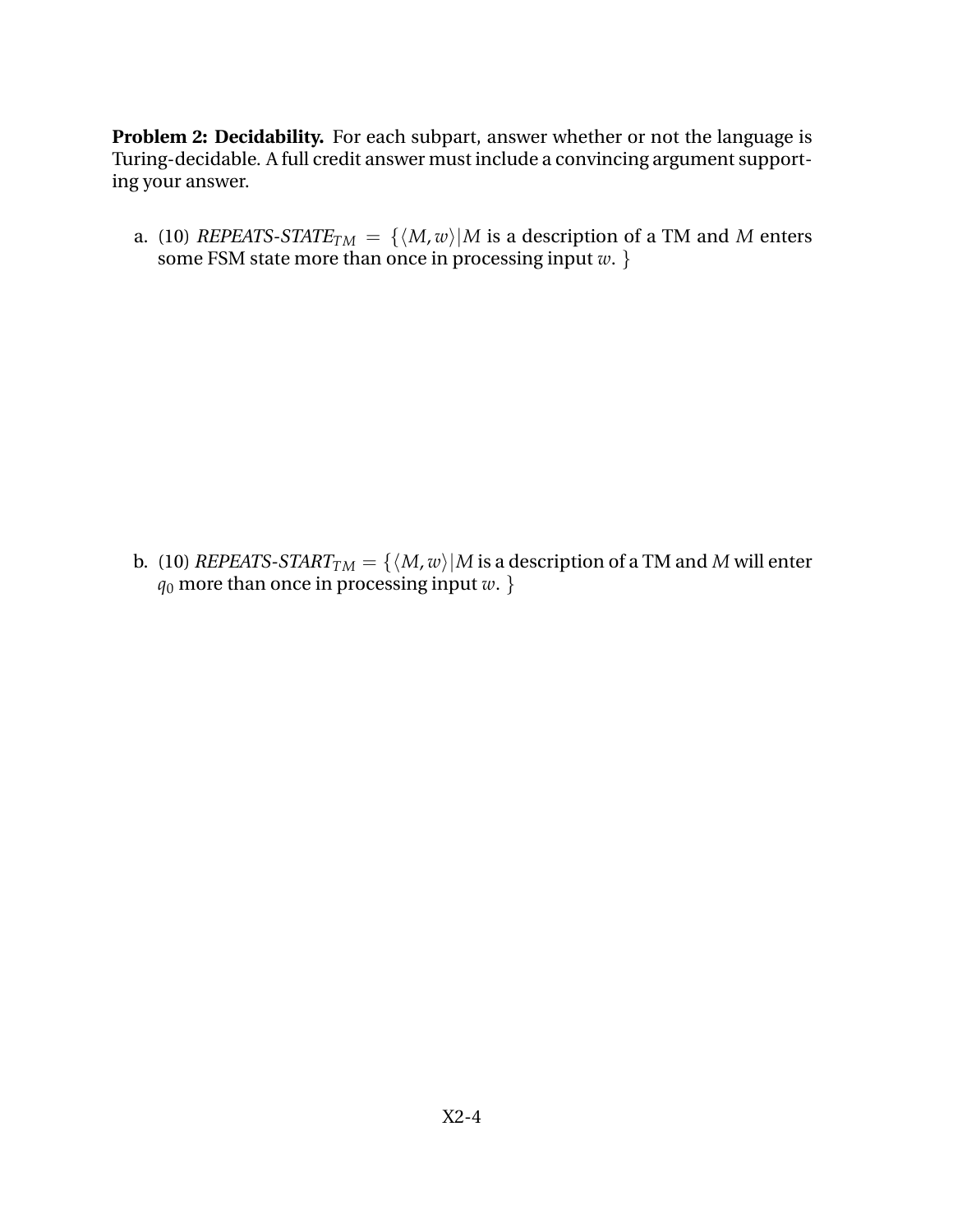c. (10) *REPEATS-CONFIGURATION* $_{TM} = \{ \langle M, w \rangle | M$  is a description of a TM and *M* will repeat some configuration in processing *w* }

Hint: Recall that the configuration of a Turing machine is the entire contents of the tape, the current FSM state, and the tape head position. For full credit, your answer must include a correct reduction proof.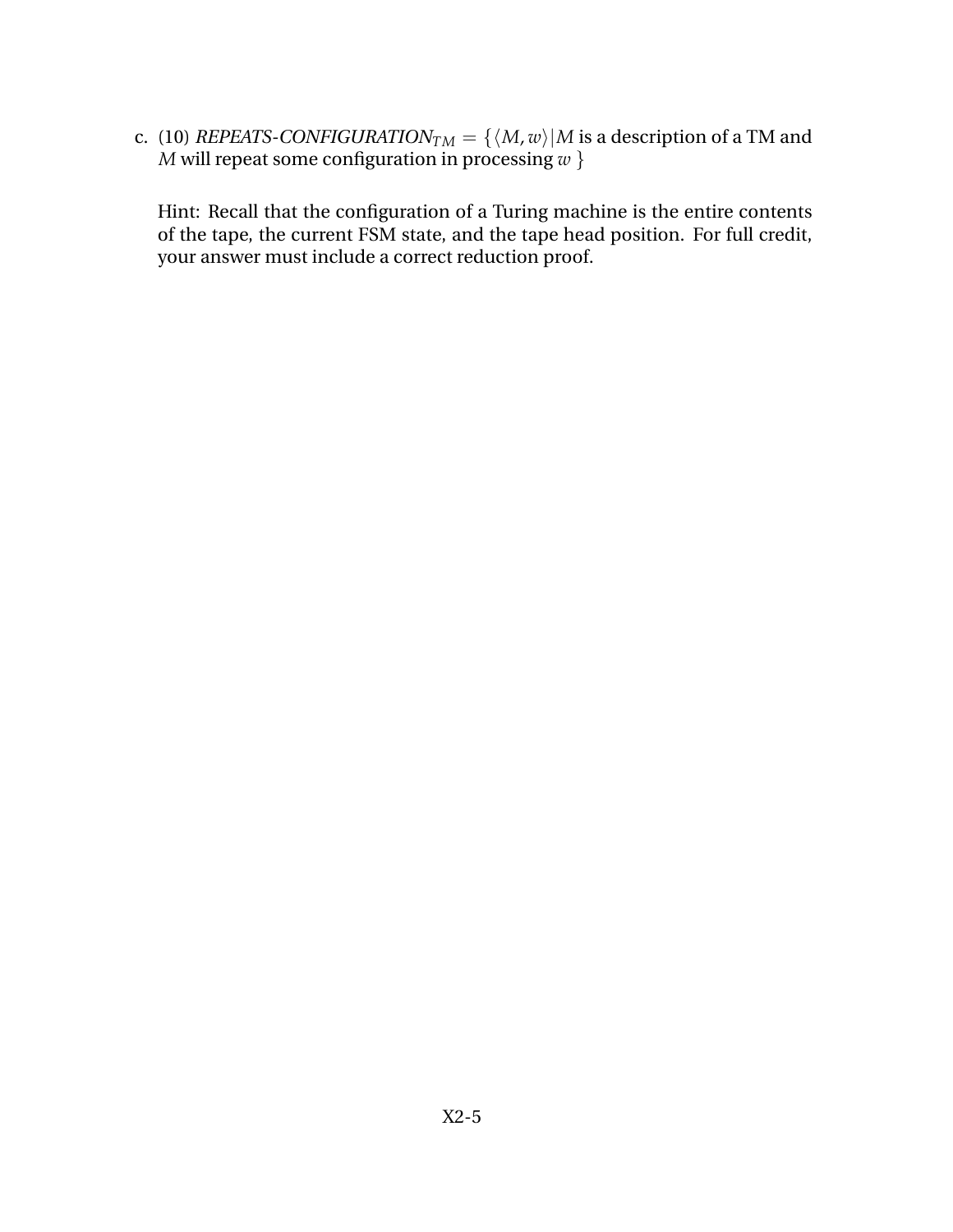## **Problem 3: Language Classes.**

a. (10) Define a *type of machine* that *recognizes* the set of languages in the *Mystery Class* ellipse depicted below:



The machine you define should be able to recognize infinitely many Turingrecognizable languages that are not Turing-decidable but should not be able to recognize infinitely many languages that are Turing-decidable. You cannot restrict the value of  $\Sigma$  (the input alphabet), but may place any other restrictions you want on the machine. A good answer will include a convincing argument why the machine you describe satisfies the requirements.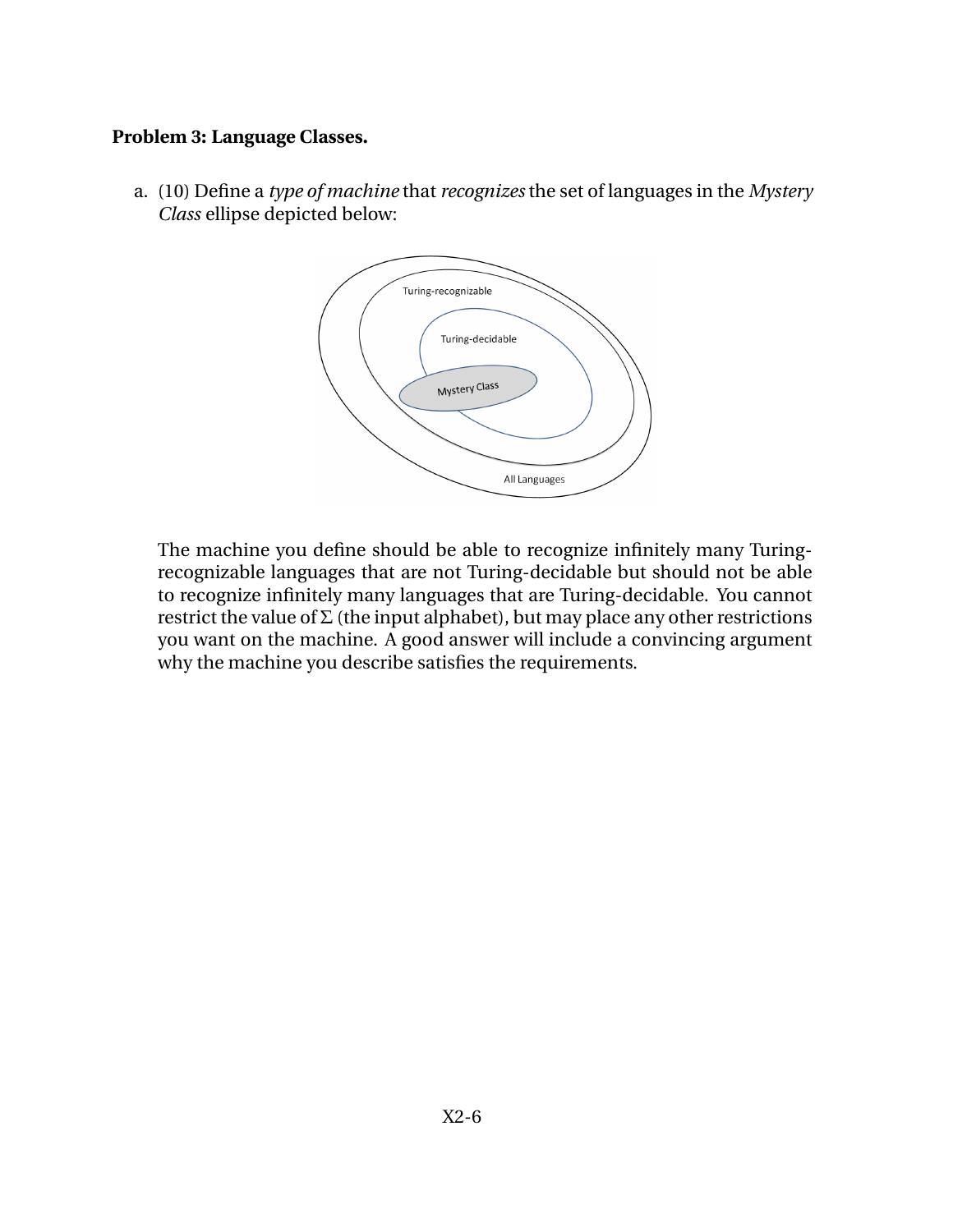b. (5) If *A* is a Turing-recognizable language and  $B \subseteq A$ , is *B* necessarily a Turingrecognizable language? (Prove or disprove.)

c. (5) If *A* and *B* are Turing-decidable languages is the concatenation of *A* and *B* a Turing-decidable language? The concatenation of *A* and *B* is the language  $\{xy|x \in A, y \in B\}$ . (Prove or disprove.)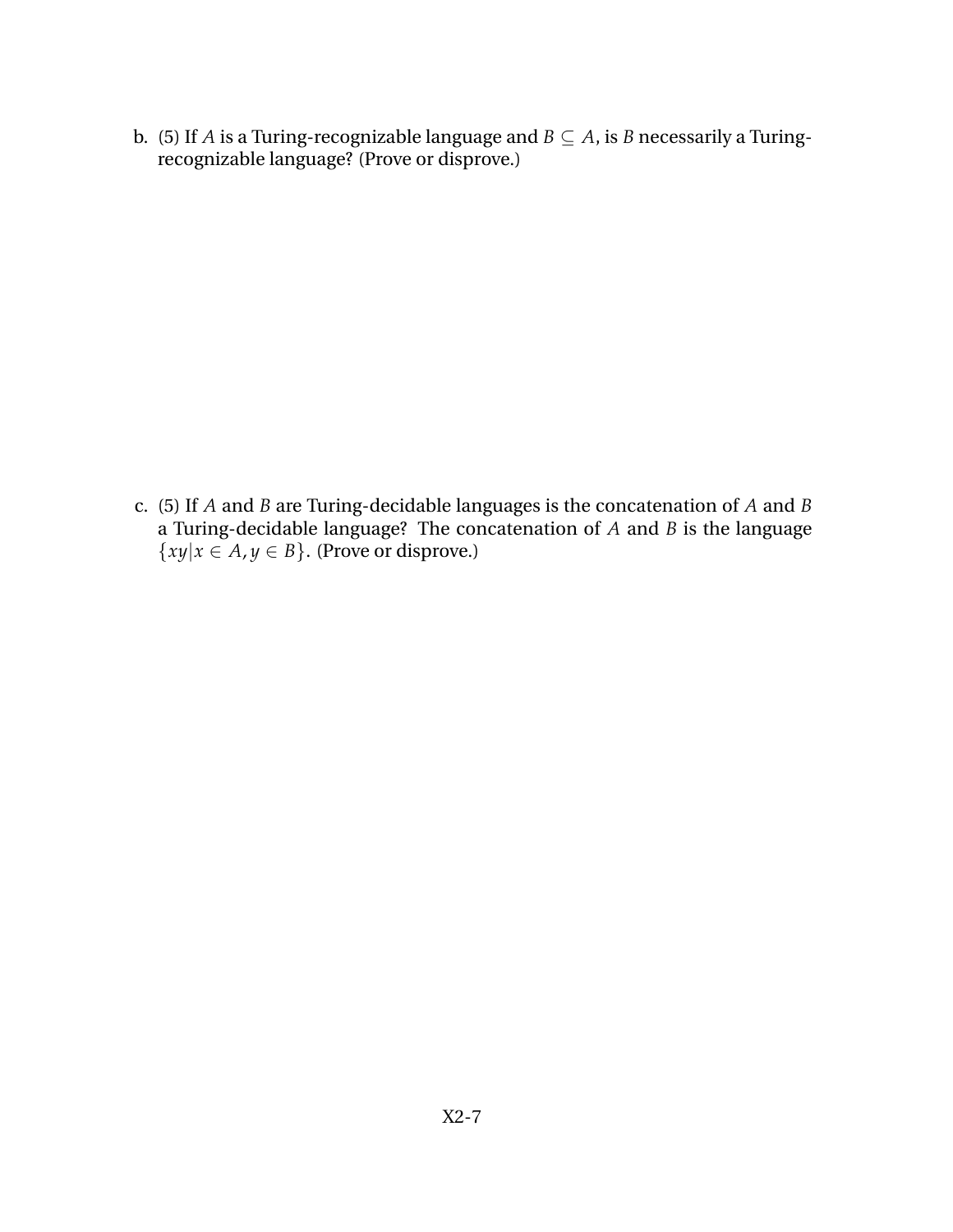**Problem 4: Janus Machine.** (15) Consider a Janus Machine which is similar to a Turing machine except it has two heads which we will call the alpha and zeta heads. Initially, the alpha head starts at the left edge of the tape and the zeta head starts at the leftmost blank square (that is, one square after the end of the input). On each step, the input symbols under both heads are read, each head can a symbol on the tape, and each head can move one square left or right. Thus, the transition function for a Janus machine has three inputs and

$$
\delta:Q\times\Gamma\times\Gamma\to Q\times\Gamma\times\{\mathbf{L},\mathbf{R}\}\times\Gamma\times\{\mathbf{L},\mathbf{R}\}
$$

Prove that the set of languages that can be decided by a Janus Machine is identical to the set of language that can be decided by a Turing machine. (A super-full credit answer would also resolve an important ambiguity in the computing model for the Janus machine.)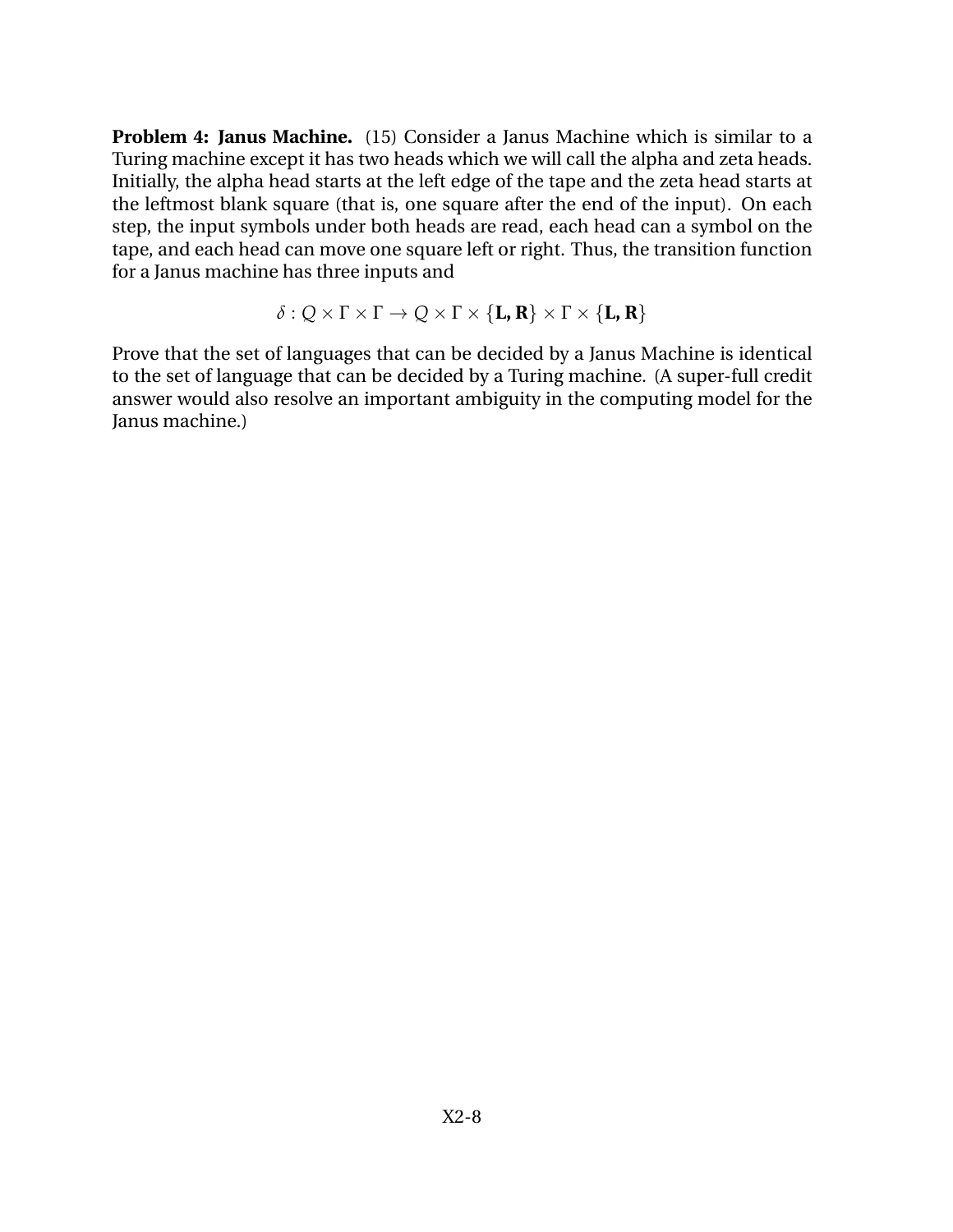**Problem 5: Fading Tape Machine.** Consider a machine similar to a Turing machine, with an infinite tape, single tape head, and FSM controller, but where the symbols written on the tape are written with an ink that fades over time. The applies to both the original input written on the tape, and all symbols written on the tape by the machine.

A formal description of a Fading Tape machine is identical to that of a TM except for the addition of  $K \in \mathcal{N}$ , a natural number that gives the number of steps it takes for ink to fate. After *K* steps without being written, the symbol in a square becomes indistinguishable from a blank. Note that the value of *K* can be any natural number, but it is part of the description of the machine (that is, the value of *K* cannot depend on the input).

We can formalize our Fading Tape machine by adding a step-counter to the machine and thinking of each write as including a time-stamp. The configuration for a Fading Tape machine is the left side of the tape (note that each tape square now contains a pair consisting of the tape symbol and time stamp), the current FSM state, the current step count, and the right side of the tape. Thus, the extended transition function for a Fading Tape machine is,

$$
\delta^* : (\Gamma, \mathcal{N})^* \times Q \times \mathcal{N} \times (\Gamma, \mathcal{N})^* \to (\Gamma, \mathcal{N})^* \times Q \times \mathcal{N} \times (\Gamma, \mathcal{N})^*
$$

A partial definition of  $\delta^*$  is below (we have omitted the rules for dealing with the edge of the tape, but these are similar to the rules for a standard TM).

$$
\forall u, v \in (\Gamma, \mathcal{N})^*, a, b \in \Gamma, n_i \in \mathcal{N}, q \in \mathcal{Q}: \n\text{if } q \in \{q_{accept}, q_{reject}\}: \n\delta^*(u, q_F, n, v) = (u, q_F, n, v) \n\text{else:} \n\text{if } \delta(q, \sqcup) = (q_r, c, \mathbf{L}) \text{ and } n_s - n_b > K \text{ or } b = \sqcup: \n\delta^*(u(a, n_a), q, n_s, (b, n_b)v) = \delta^*(u, q_r, n_s + 1, (a, n_a)(c, 0)v) \n\text{if } \delta(q, \sqcup) = (q_r, c, \mathbf{R}) \text{ and } n_s - n_b > K \text{ or } b = \sqcup: \n\delta^*(u, q, n_s, (b, n_b)v) = \delta^*(u(c, 0), q_r, n_s + 1, v) \n\text{if } \delta(q, b) = (q_r, c, \mathbf{L}) \text{ and } n_s - n_b \leq K: \n\delta^*(u(a, n_a), q, n_s, (b, n_b)v) = \delta^*(u, q_r, n_s + 1, (a, n_a)(c, 0)v) \n\text{if } \delta(q, b) = (q_r, c, \mathbf{R}) \text{ and } n_s - n_b \leq K \n\delta^*(u, q, n_s, (b, n_b)v) = \delta^*(u(c, 0), q_r, n_s + 1, v)
$$

*(*Questions on next page)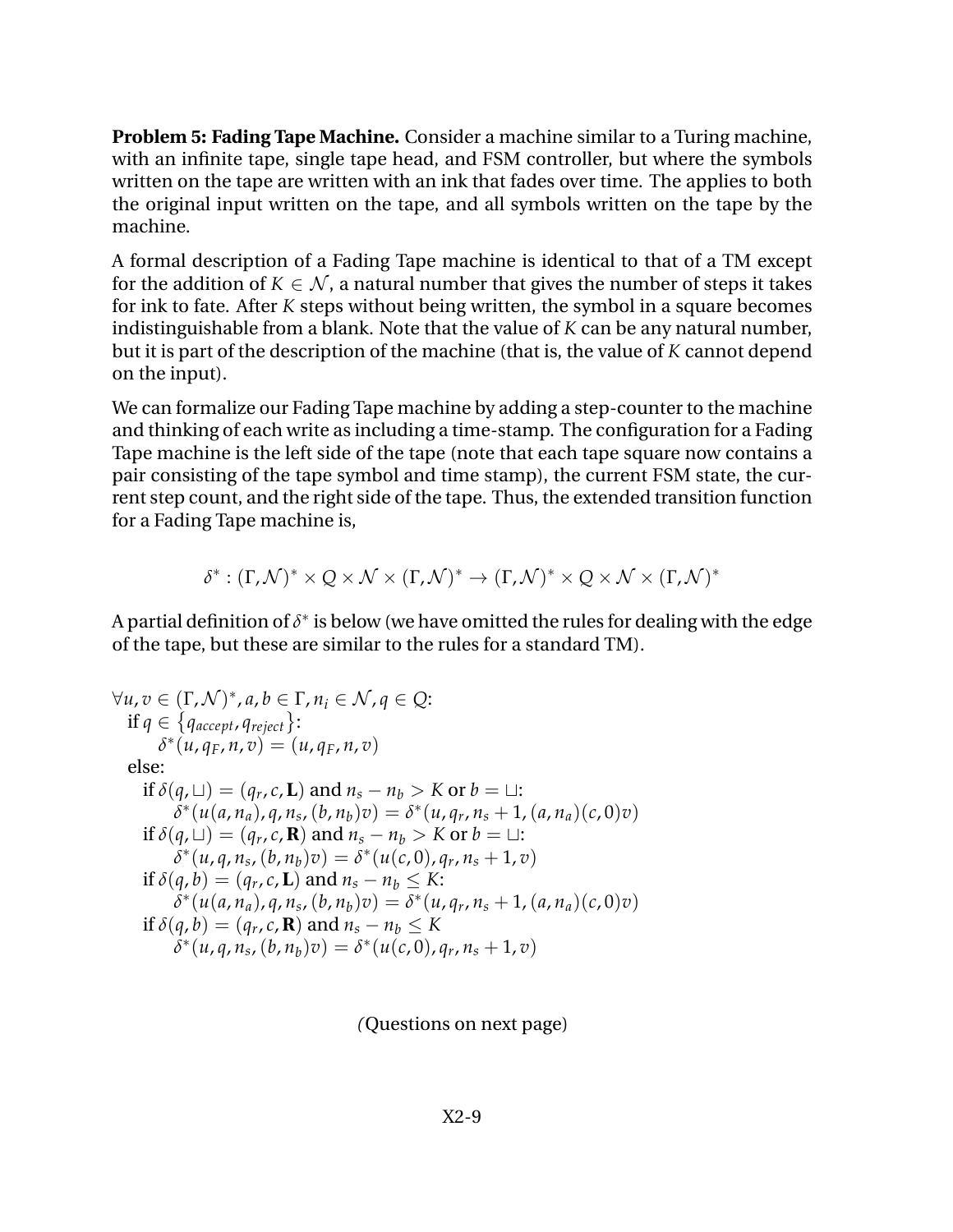a. (10) To define the computing model for the Fading Tape machine, we need to specify its initial configuration. Provide a suitable description of the initial configuration to fill in the missing space in the computing model definition below.

A Fading Tape Machine  $M = (Q, Σ, Γ, δ, q<sub>0</sub>, q<sub>accept</sub>, q<sub>reject</sub>, K)$  accepts a string  $w \in \Sigma^*$  iff

*δ* ∗ (*initial configuration needed*) = (*γL*, *qaccept*, *γR*)

for some  $\gamma_L$ ,  $\gamma_R \in (\Gamma, \mathcal{N})^*$ .